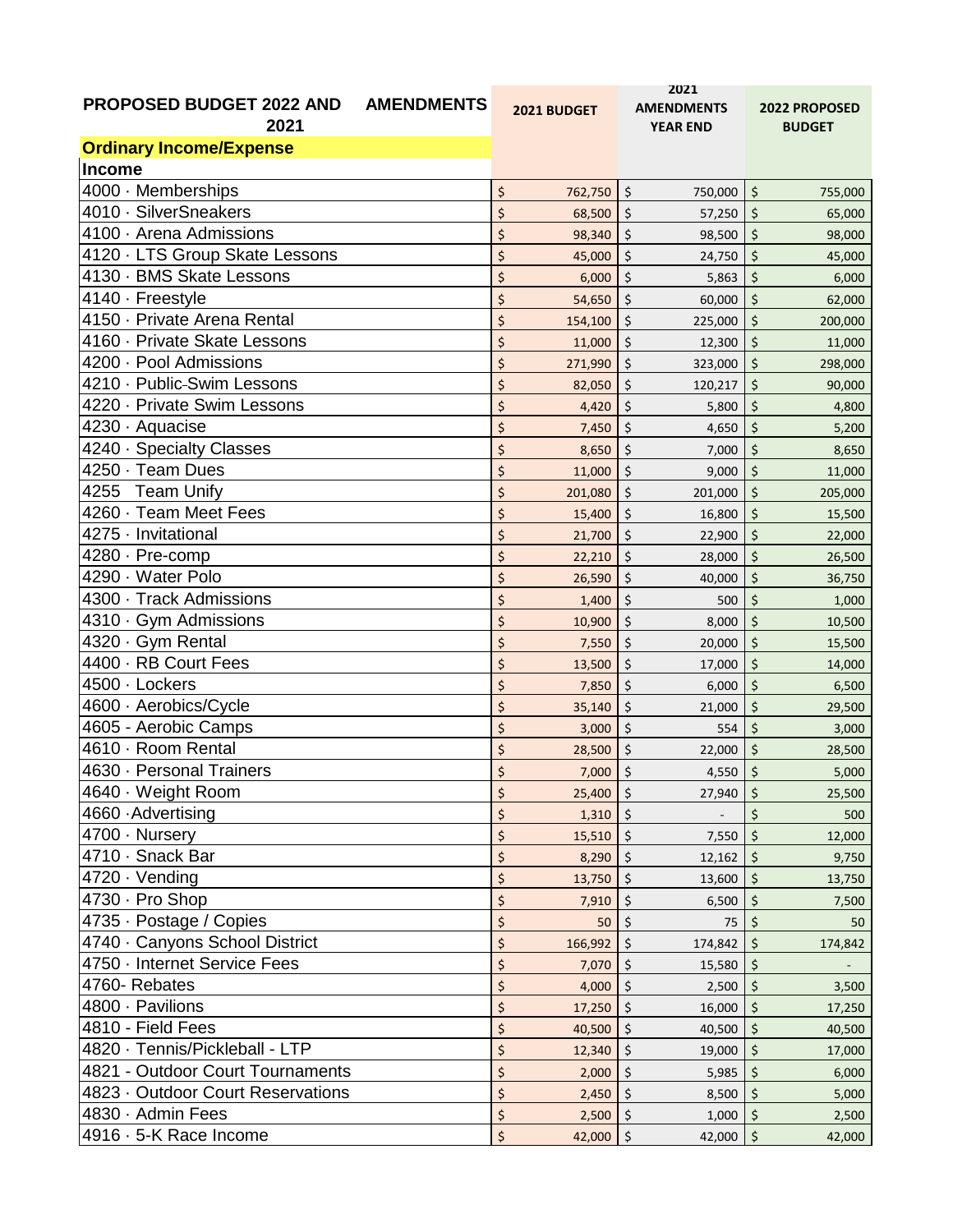| 4917 · Movie Night Income                | \$<br>3,000     | \$                | \$      |           |
|------------------------------------------|-----------------|-------------------|---------|-----------|
| 4918 - CH Hosting                        | \$<br>10,000    | \$<br>10,000      | \$      | 10,000    |
| 4920 · Property Tax Revenue              | \$<br>3,150,000 | \$<br>3,150,000   | \$      | 2,265,000 |
| 4921 - Fee In Lieu - Misc. Collections   | \$<br>180,000   | \$<br>180,000     | \$      | 180,000   |
| 4930 · Interest Income                   | \$<br>10,000    | \$<br>9,000       | \$      | 9,000     |
| 4965 · CWH City Maint. Contract          | \$<br>191,262   | \$<br>242,000     | \$      | 191,262   |
| 4966 · Butlerville Days Programs         | \$<br>10,000    | \$                | \$      |           |
| 4972 - Kids Sports Camp                  | \$<br>30,720    | \$<br>52,567      | \$      | 35,000    |
| 4973 - Flag Football                     | \$<br>18,210    | \$<br>29,000      | \$      | 26,000    |
| 4974 - Junior Jazz                       | \$<br>20,150    | \$<br>39,000      | \$      | 30,000    |
| <b>Total Income</b>                      | \$<br>5,980,384 | \$<br>6,216,935   | $\zeta$ | 5,202,804 |
|                                          |                 |                   |         |           |
| <b>Expense</b>                           |                 |                   |         |           |
| 5000 · Admin/Benefited Employees         | \$<br>385,391   | \$<br>396,000     | \$      | 428,719   |
| 5001 · Admin FICA, WC, S, V              | \$<br>44,320    | \$<br>47,520      | \$      | 49,303    |
| 5010 · Wages/Shift Managers              | \$<br>52,000    | \$<br>49,600      | \$      | 52,668    |
| 5020 · Wages/Nursery                     | \$<br>55,380    | \$<br>45,400      | \$      | 51,879    |
| 5040 · Wages/CSR                         | \$<br>127,025   | \$<br>120,000     | \$      | 152,712   |
| 5041 · Admin Wages/FICA, Wrkcomp         | \$<br>25,785    | \$<br>25,800      | \$      | 29,585    |
| 5100 · Salaries/Aquatics                 | \$<br>143,831   | \$<br>152,000     | \$      | 206,715   |
| 5101 · Aquatics Salary, FICA, Wrkcomp    | \$<br>16,541    | \$<br>18,240      | \$      | 23,772    |
| 5110 · Wages/Swim Instructors            | \$<br>48,520    | \$<br>60,000      | \$      | 57,537    |
| 5120 · Wages/Specialty Classes           | \$<br>2,730     | \$<br>1,700       | \$      | 2,730     |
| 5130 · Wages/Lifeguards                  | \$<br>354,290   | \$<br>330,893     | \$      | 373,890   |
| 5140 · Wages/Aqua Instructors            | \$<br>25,730    | \$<br>22,000      | \$      | 23,000    |
| 5141 · Wages/Aquatics/FICA, Wrkcomp      | \$<br>50,200    | \$<br>49,751      | \$      | 52,573    |
| 5160 · Wages/Swim Team                   | \$<br>60,030    | \$<br>48,000      | \$      | 62,000    |
| 5161 · Sw Team Wages/FICA, Wrkcomp       | \$<br>6,603     | \$<br>5,760       | \$      | 7,130     |
| 5170 · Salaries/Swim Team                | \$<br>57,930    | \$<br>58,500      | \$      |           |
| 5171 · Salaries/Swim Team/FICA, WC, S, V | \$<br>6,372     | \$<br>7,020       | \$      |           |
| 5200 · Salaries/Programs                 | \$<br>137,454   | \$<br>137,500     | \$      | 146,551   |
| 5201 · Salaries/Programs, FICA, WC, S, V | \$<br>15,120    | $\zeta$<br>16,500 | \$      | 16,853    |
| 5210 · Wages/Aerobics                    | \$<br>84,800    | \$<br>89,040      | \$      | 84,000    |
| 5240 · Wages/Skate Guard                 | \$<br>40,650    | \$<br>50,000      | \$      | 41,000    |
| 5250 · Wages/LTS Instructors             | \$<br>21,200    | \$<br>19,080      | \$      | 31,500    |
| 5260 · Wages Kids Sports Camp            | \$<br>24,410    | \$<br>32,000      | \$      | 27,000    |
| 5261 - Wages/Youth Sports                | \$<br>8,000     | \$<br>14,240      | \$      | 10,750    |
| 5270 · Wages/Tennis Instructors          | \$<br>4,630     | \$<br>10,500      | \$      | 4,500     |
| 5271 · Wages/Arena, FICA, WC, S, V       | \$<br>20,206    | \$<br>25,783      | \$      | 22,856    |
| 5300 · Salaries/Operations               | \$<br>201,208   | \$<br>230,746     | \$      | 204,421   |
| 5301 · Salaries/Oper, FICA, WC, S, V     | \$<br>24,145    | \$<br>27,690      | \$      | 23,508    |
| 5310 · Wages/Operations                  | \$<br>16,570    | \$<br>16,500      | \$      | 28,870    |
| 5311 · Wages/Oper, FICA, WC, S, V        | \$<br>1,906     | \$<br>1,980       | \$      | 3,320     |
| 5400 · Salaries/Grounds                  | \$<br>222,943   | \$<br>223,000     | \$      | 230,917   |
| 5401 · Salaries/Grounds, FICA, WC, S, V  | \$<br>26,753    | \$<br>26,760      | \$      | 26,555    |
| 5410 · Wages/Grounds                     | \$<br>55,000    | \$<br>25,000      | \$      | 65,192    |
| 5411 · Wages/Grounds, FICA, WC, S, V     | \$<br>6,325     | \$<br>3,000       | \$      | 7,497     |
| 5500 · Salaries/Visual Maintenance       | \$<br>128,636   | \$<br>130,000     | \$      | 130,780   |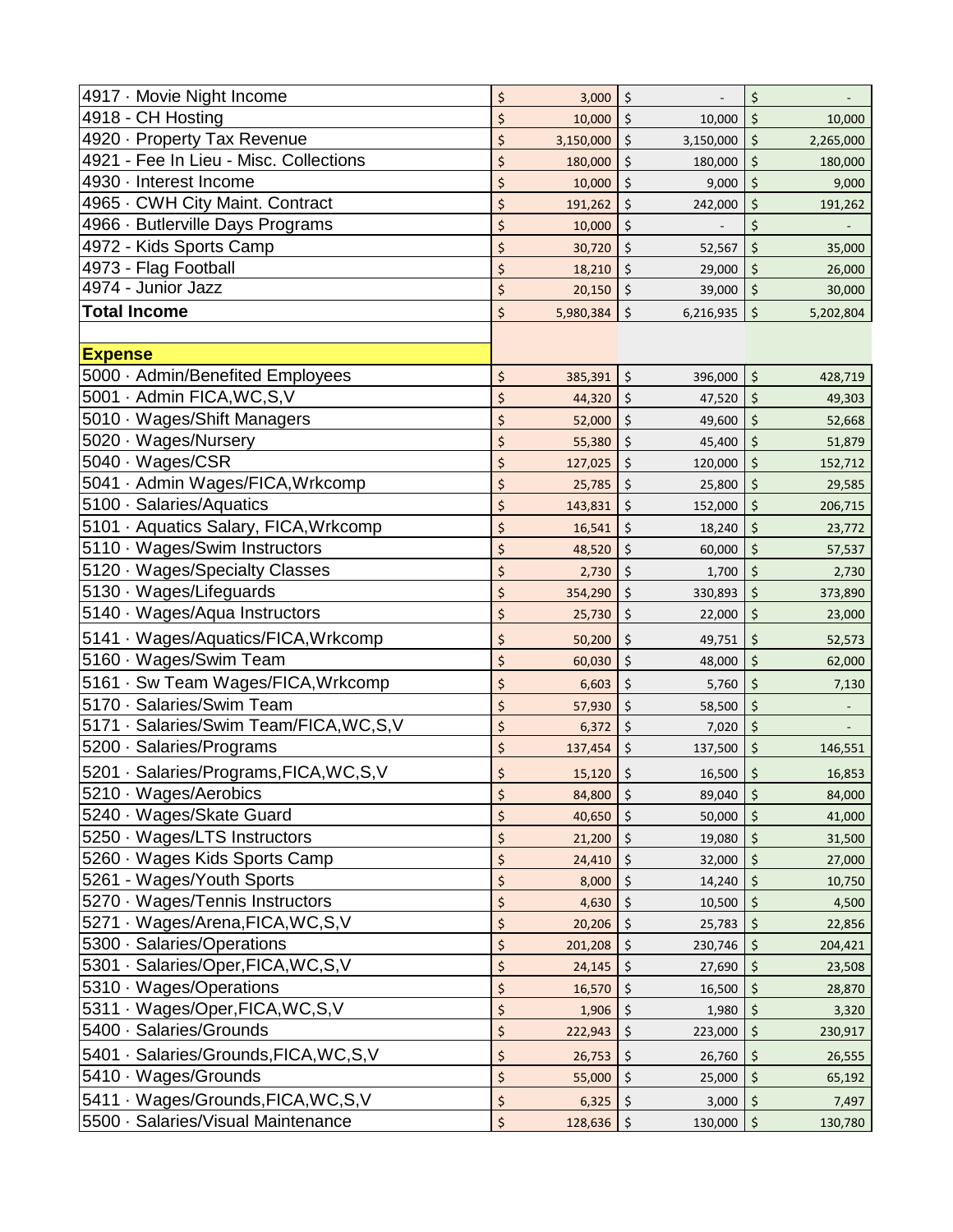| 5501 · Salaries/VM, FICA, WC, S, V        | \$           | \$         | \$           |
|-------------------------------------------|--------------|------------|--------------|
|                                           | 14,150       | 15,600     | 15,040       |
| 5510 · Wages/Visual Maint                 | \$           | \$         | \$           |
|                                           | 39,130       | 39,900     | 44,750       |
| 5511 · Wages/Visual Maint, FICA, WC, S, V | \$           | \$         | \$           |
|                                           | 4,304        | 4,788      | 5,146        |
| 6000 · UT State Retirement                | \$           | \$         | \$           |
|                                           | 246,144      | 245,000    | 250,000      |
| 6010 · Health Ins/Disability              | \$           | \$         | \$           |
|                                           | 325,855      | 325,000    | 346,698      |
| 6030 · Board Fees                         | \$           | \$         | \$           |
|                                           | 33,500       | 36,000     | 22,500       |
| 6040 · Travel                             | \$           | \$         | \$           |
|                                           | 13,990       | 13,900     | 13,900       |
| 6050 · Training/Workshops/Education       | \$           | \$         | \$           |
|                                           | 15,300       | 14,888     | 15,550       |
| 7001 · Marketing                          | \$           | \$         | \$           |
|                                           | 10,500       | 12,000     | 11,000       |
| 7010 · Auditing                           | \$           | \$         | \$           |
|                                           | 15,550       | 15,100     | 15,500       |
| 7020 · Consulting                         | \$           | \$         | \$           |
|                                           | 36,000       | 43,000     | 43,000       |
| 7040 · Dues & Subscriptions               | \$           | \$         | \$           |
|                                           | 45,300       | 60,050     | 96,300       |
| 7050 · Property Insurance                 | \$           | \$         | \$           |
|                                           | 97,443       | 98,000     | 102,500      |
| 7060 · Legal/Consulting, Advertising      | \$           | \$         | \$           |
|                                           | 5,000        | 5,000      | 5,000        |
| 7065 · CWH City Contract Expen            | \$           | \$         | \$           |
|                                           | 37,273       | 38,000     | 37,273       |
| 7066 · CWH Butlerville Days               | \$<br>800    | \$         | \$           |
| 7090 · Retiring Employee Obligations      | \$<br>49,580 | \$         | \$<br>25,000 |
| 7130 · Bank/Credit Cart Srvc Charges      | \$           | \$         | \$           |
|                                           | 56,000       | 56,000     | 56,000       |
| 7200 · Swim Team Reimbursables            | \$           | \$         | \$           |
|                                           | 56,240       | 56,240     | 56,240       |
| 7215 · Invitational Expen                 | \$           | \$         | \$           |
|                                           | 10,680       | 5,100      | 10,000       |
| 7220 · Swim Team Expen                    | \$           | \$         | \$           |
|                                           | 24,460       | 24,400     | 24,500       |
| <b>Team Unify Expen</b>                   | \$           | \$         | \$           |
| 7221                                      | 4,200        | 4,200      | 4,200        |
| 7230 · Water Polo Expen                   | \$           | \$         | \$           |
|                                           | 20,260       | 13,500     | 20,000       |
| 7540 · Telephone Expen                    | \$           | \$         | \$           |
|                                           | 13,500       | 20,000     | 15,000       |
| 7550 · Utilities/Gas                      | \$           | \$         | \$           |
|                                           | 125,930      | 155,000    | 140,000      |
| 7551 · Utilities/Electricity              | \$           | \$         | \$           |
|                                           | 241,000      | 241,000    | 241,000      |
| 7552 · Utilities/Sewer                    | \$           | \$         | \$           |
|                                           | 17,000       | 17,000     | 17,000       |
| 7553 · Utilities/Water                    | \$           | \$         | \$           |
|                                           | 20,000       | 26,800     | 20,000       |
| 7561 · Utilities/Grounds/Electricity      | \$           | \$         | \$           |
|                                           | 7,000        | 5,000      | 7,000        |
| 7562 · Utilities/Grounds/Water            | \$           | \$         | \$           |
|                                           | 30,000       | 32,000     | 55,000       |
| 7563 · Utilities/Grounds/Sewer, Garbage   | \$           | \$         | \$           |
|                                           | 24,500       | 24,000     | 26,000       |
| 7700 · Auto Expen                         | \$           | \$         | \$           |
|                                           | 10,200       | 15,200     | 11,950       |
| 8000 · Repair & Maint/Admin               | \$           | $\vert$ \$ | $\zeta$      |
|                                           | 13,500       | 53,000     | 13,500       |
| 8010 · Repair & Maint/Pools               | \$           | \$         | \$           |
|                                           | 25,000       | 47,000     | 25,000       |
| 8020 · Repair & Maint/Arena               | \$           | \$         | \$           |
|                                           | 21,730       | 52,000     | 22,000       |
| 8030 · Repair & Maint/Gym & Wgt Room      | \$           | \$         | \$           |
|                                           | 12,000       | 8,000      | 12,000       |
| 8036 · Repair & Maint/Tennis              | \$           | \$         | \$           |
|                                           | 1,500        | 800        | 1,000        |
| 8040 · Repair & Maint/Snack Bar           | \$           | \$         | \$           |
|                                           | 2,500        | 3,500      | 2,500        |
| 8050 · Repair & Maint/Ops, Parks, VM      | \$           | \$         | \$           |
|                                           | 101,834      | 120,640    | 114,000      |
| 8100 · Pro Shop/Cost of Goods             | \$           | \$         | \$           |
|                                           | 6,200        | 4,000      | 5,000        |
| 8130 · Uniform Expense                    | \$           | \$         | \$           |
|                                           | 8,300        | 8,900      | 9,000        |
| 8140 · Uniforms/Aquatics                  | \$           | \$         | \$           |
|                                           | 7,700        | 7,700      | 9,300        |
| 8500 · Sundries                           | \$           | \$         | \$           |
|                                           | 13,370       | 15,000     | 13,770       |
| 9000 · Supplies/Admin                     | \$           | \$         | \$           |
|                                           | 34,050       | 33,000     | 35,000       |
| 9010 · Supplies/Office Postage            | \$           | \$         | \$           |
|                                           | 4,500        | 4,000      | 4,500        |
| 9020 · Supplies/Computer                  | \$           | \$         | \$           |
|                                           | 29,500       | 29,500     | 32,000       |
| 9040 · Supplies/Nursery                   | \$           | \$         | \$           |
|                                           | 1,500        | 1,200      | 1,500        |
| 9050 · Supplies/Pool                      | \$           | \$         | \$           |
|                                           | 10,620       | 24,600     | 13,500       |
| 9055 · Supplies/Pool (Operations)         | \$           | \$         | \$           |
|                                           | 100,000      | 105,000    | 120,000      |